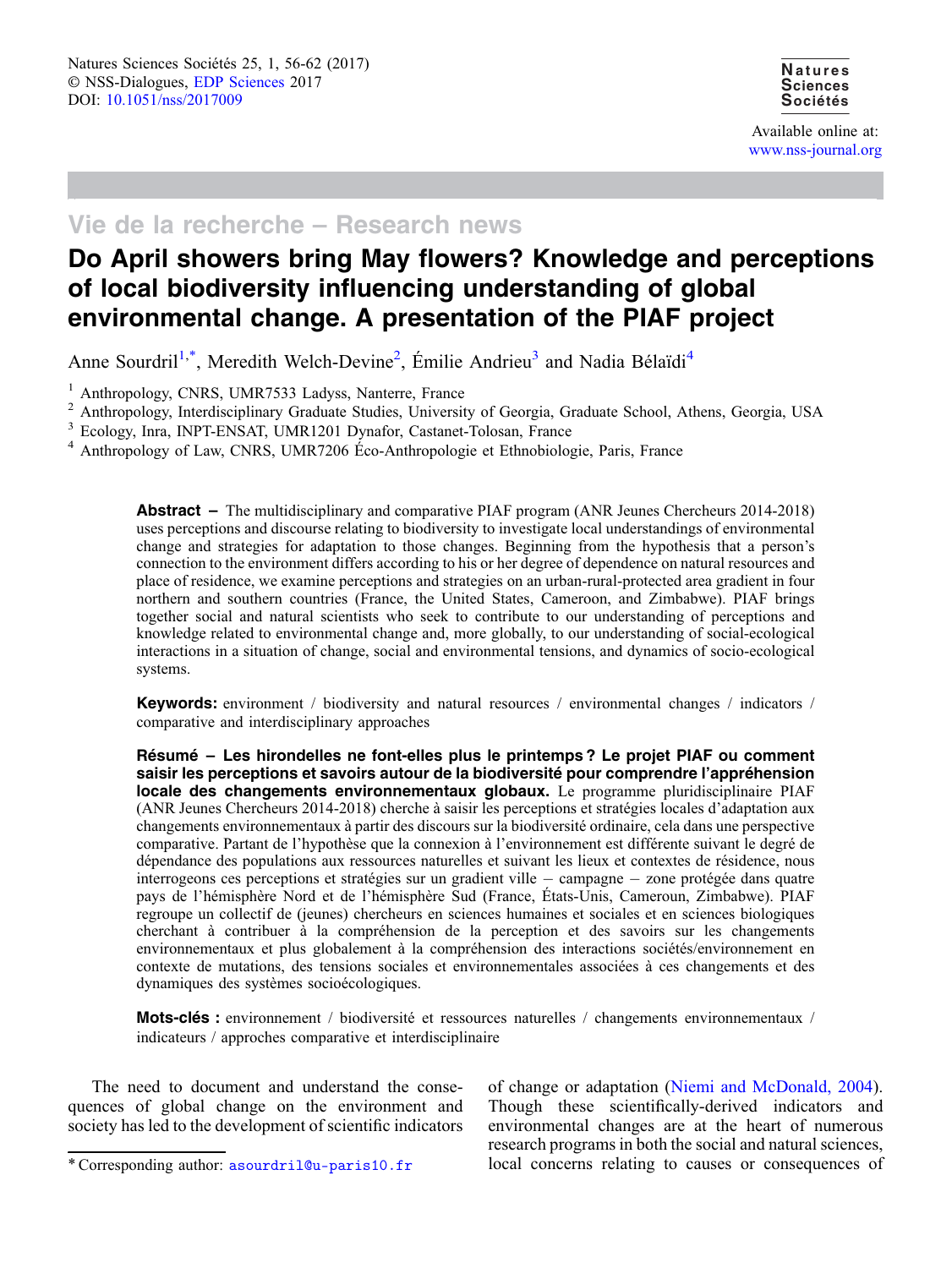environmental change have been understudied ([Veteto](#page-6-0) [and Carlson, 2014](#page-6-0)). It is precisely these local, ad hoc, and iterative efforts based on non-scientific knowledge derived from direct observation and lived experience, though, that will be critically important in adaptation to environmental change ([Roncoli](#page-6-0) et al., 2001).

In the context of the PIAF program<sup>1</sup>, we seek to document local perceptions of global environmental change as understood through observations of biodiversity and to identify the conscious or unconscious strategies used to adapt to these changes. Advancing our theoretical and empirical understanding of local adaptation strategies is a necessary complement to formal scientific knowledge and can improve our understanding of change, of the state of biodiversity, and of local management (Fiske et al.[, 2014](#page-6-0)). It requires long-term multidisciplinary research linking social and natural sciences and focusing on interactions of individuals and groups with their environment ([Crate and Nutall,](#page-6-0) [2009](#page-6-0)). PIAF brings together researchers from the social sciences (anthropology, geography, and law) and the natural sciences (landscape ecology, and forestry) and is comparative across four countries (France, the United States, Cameroon, and Zimbabwe). Through our site comparisons, we seek to arrive at a general description of local understandings of environmental change in both the global North and South and to understand how different societies address these changes.

This article describes the PIAF program at its inception, and engages in a reflexive return to our comparative and interdisciplinary objectives two years after the beginning of the research. We first discuss our approach to investigating questions of environmental change, indicators, and local knowledge and how we link them. We then show how we designed our comparative methods, what we expected the interdisciplinary nature of the project to add to our analysis of perceptions of change and how we approach comparison and interdisciplinarity.

### Global diagnostics vs. local diagnostics: the question of local perceptions of environmental change

PIAF, though interdisciplinary, is principally anchored in social anthropology, ethnoscience, and human ecology, examining the role of knowledge and indicators of local change in the understanding of global environmental change. PIAF is based on one primary research question: how do local populations develop diagnostics of environmental change, and how do different forms of knowledge (lay, scientific) and discourse (local, global) compete and interact to help shape the knowledge and skills that local actors develop to cope with the changes they are experiencing? We select the changes to study as they emerge from popular discourse, rather than studying changes selected a priori (e.g. climate change or land conversion). We seek to identify potential differences and disconnects between changes identified at different scales, the factors identified as driving them, and the consequences and responses to them. In doing so, we focus on how local discourses on biodiversity provide crucial insights about perception and adaptation to those changes. PIAF is organized around four central hypotheses: 1) People's perceptions of change and the causes of that change can be elucidated by analyzing discourse and local knowledge of biodiversity and natural resource use. The status of biodiversity, in terms of species richness or abundance and changes therein, can then serve as a local indicator of environmental change, and its observations can assist in the formulation of adaptation strategies for individuals using their immediate environments. 2) Indicators and changes perceived by local actors can vary according to personal attributes (e.g. age, gender), geographic locations, the connection - through socio-economic factors, policies or media representation  $-$  that individuals and groups have with their environment or their biodiversity, and according to their degree of dependence on natural resources. 3) Local diagnostics will allow local groups to manage or protect their local environments and the biodiversity therein but will also create or reveal power relations associated with the development of resultant adaptation strategies. 4) In the different studied populations there will be variability in knowledge but also similarities in the ways in which people observe change and in which species are privileged as indicators, particularly when they are ritual or sacred species, resource species (game animals, edible plants, forage), or species that display a predictable behavior from one year to the next, such as migratory species. To achieve our

<sup>1</sup> PIAF (Programme Interdisciplinaire sur les Indicateurs Autochtones de la Flore et de la faune) is a project funded by the ANRYoung Researcher Program ANR-13-JSH1-0005 from 2014 to 2018: [http://www.anr-piaf.org.](http://www.anr-piaf.org) PIAF brings together a research team from 6 research institutes and 10 research laboratories and is coordinated by Anne Sourdril (CNRS, UMR7533 Ladyss). The team is composed of (by laboratory and alphabetical order): A. Sourdril; Émilie Andrieu, Cécile Barnaud, Marc Deconchat, Wilfried Heinz, Sylvie Ladet (Inra UMR1201 Dynafor); Nadia Bélaïdi (MNHN UMR7206 Écoanthropologie et Ethnobiologie); Éric Garine, Émilie Guitard, Jean Wencélius (Université Paris Nanterre, UMR7206 LESC); Christine Raimond (CNRS, UMR8586 Prodig); Michel de Garine-Wichatitsky (Cirad); Sylvain Aoudou Doua (Université de N'Gaoundéré, Cameroon); Brian J. Burke (Appalachian State University, USA); Ted Gragson, Meredith L. Welch-Devine (University of Georgia, USA), Hervé Fritz, Chloé Guerbois (CNRS, UMR5558 LBBE).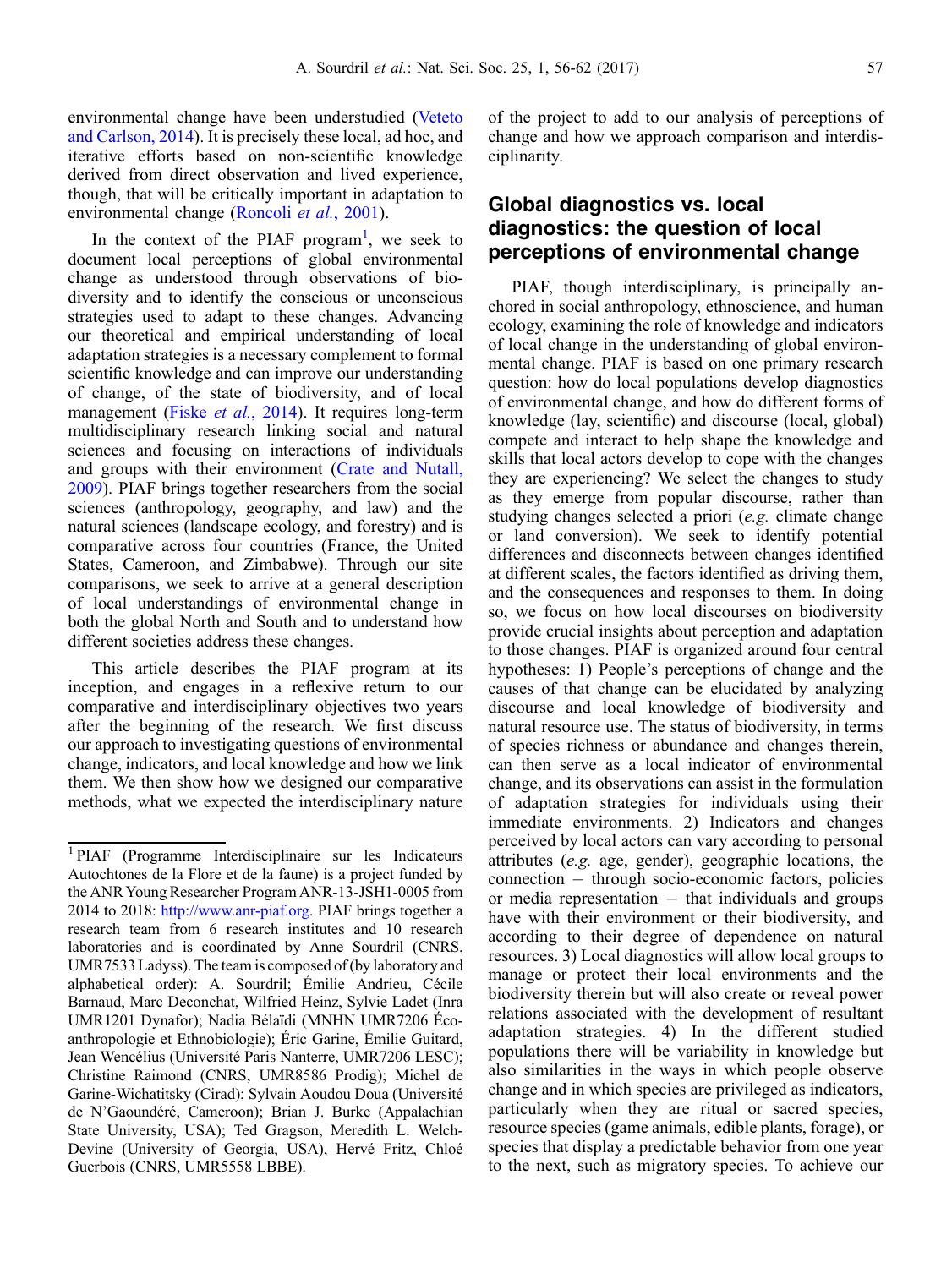

Fig. 1. Tasks in PIAF.

goals and test our hypotheses, we divided the PIAF project in five main tasks (Fig. 1): Task 1 should provide us, based on existing knowledge and data, with a preliminary global grid of the past and current social and environmental changes in each of our fieldsites and of the land uses, conflicts or policies among the studied areas. Tasks 2 and 3 are the heart of our project and will provide us with (1) a precise description of the local diagnostics of environmental changes and state of biodiversity at each site level based on ethnographic inquiries and (2) a scientific description of the biodiversity changes and ecosystem services based on the species and indicators identified by local informants. Task 4 will allow us to understand the actor relationships linked with land uses and biodiversity conservation questions  $-$  conflicts, tensions, cooperation, interactions, etc.  $-$  and should give us insights into the adaptation strategies put into practice. Task 4 should also give us the opportunity to understand discrepancies that could be identified by the juxtaposition of Tasks 2 and 3. Task 5 should generate, through comparative analysis of the diagnostics, differences and similarities among the perceptions and knowledge of the local informants in the different hemispheres, countries and regions of our projects. This task should result in the building of a list of common categories and of methodological recommendations to understand local perceptions of changes for international conservation groups such as IPBES (Intergovernmental Science-Policy Platform on Biodiversity and Ecosystem Services).

### Study sites: understanding perceptions of change in France, the United States, Cameroon, and Zimbabwe

The effects of environmental change vary from region to region, requiring a multi-sited, comparative approach [\(Crate and Nutall, 2009\)](#page-6-0). PIAF was designed to undertake comparisons at multiple scales: at the international level (between the different countries in which our field sites are located), and at the local and regional scales (across our types of subsites). It seeks to understand the (in)variability of perceptions of environmental change in southwestern France, in the Haute Bénoué region of northern Cameroon, in the southern Appalachian mountains of the United States, and in the Hwange region of Zimbabwe [\(Fig. 2\)](#page-3-0). In each country, a gradient of three sites  $-$  urban/peri-urban, rural (comprised primarily of private lands), and protected areas  $-$  was chosen to test our second hypothesis, concerning the influence of the connection to the environment and the degree of dependence on natural resources on diagnostics of change. Though differing in their biogeography, socio-economic, and political contexts, each site is facing similar changes: global environmental change, demographic pressures (rapid growth and urbanization, as well as influx of outsiders who bring with them changes in values and orientation to the land) and environmental protection efforts (creation of protected areas, growing body of regulations, global environmental policy, or biodiversity conservation policies that disrupt local usages and control over land). Each of our study sites forms part of either a Zone Atelier or Long Term Ecological Research Network (LTER<sup>2</sup>). These long-term research programs and data sets were incorporated to give PIAF an excellent foundation for understanding the social and environmental dynamics of these sites as well as to facilitate access to the field sites and to benefit from former local collaborations. This approach, while

<sup>2</sup> See here for more information about the Zone Ateliers' aims and objectives: <http://www.za-inee.org/fr/ateliers> and see here for more information concerning the LTER site: [https://www.](https://www.lternet.edu) [lternet.edu.](https://www.lternet.edu)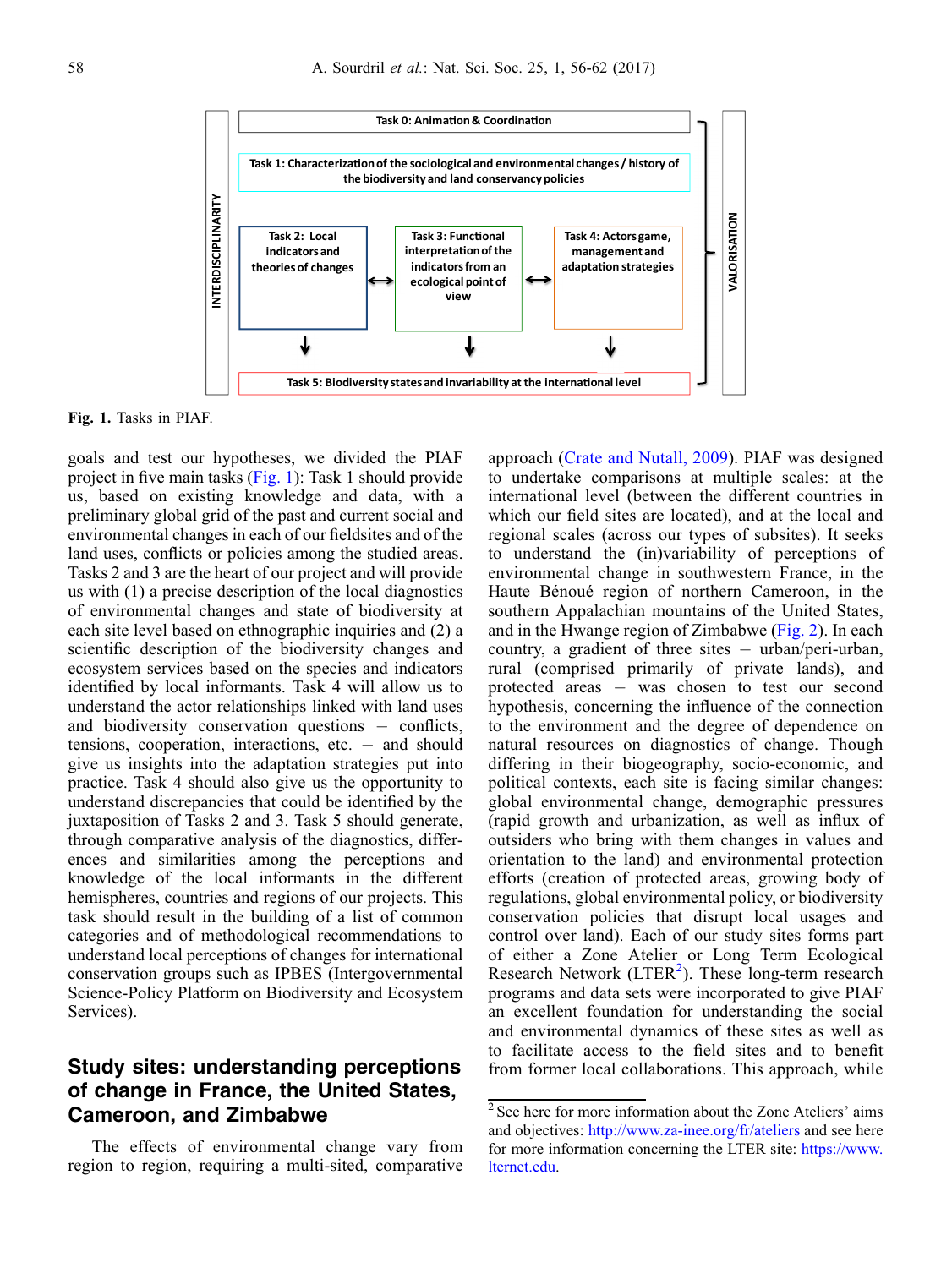<span id="page-3-0"></span>

Fig. 2. Map of the study areas of the PIAF program.

providing significant advantages, was not without challenges, which are detailed below.

### Reevaluating our objectives after the completion of the first field studies: comparison and interdisciplinarity, a matter of data?

As of spring 2016, we are 2 years into the PIAF project and have completed one full year of field studies. Two workshops of 3 days each, one in September 2014 and one in December 2015, 5 one-day conferences every six months, and multiple year-round meetings, which brought most of the participants together, have enabled us to use an iterative and reflexive approach to the building and design of our research program and to continue to refine our comparative and interdisciplinary objectives.

In order to facilitate comparison across our sites, we decided at the beginning of the project that building a common methodology would be critical. We chose to base our interdisciplinary and comparative approaches on similar data to be collected at the sites and to be analyzed by the scientists involved in the program. A common methodology has been developed at three levels that correspond to three phases of the research program: exchange, data collection, and comparison.

#### Phase 1: exchange

This phase was characterized by an attempt to assess and standardize the scientific knowledge already available for each of the field sites (approaches, data, results). Using our detailed knowledge of the field sites, published data, and unpublished data sets, we drafted synthetic descriptions of each site and created comparative tables displaying relevant information for each site (Task 0, 1 and 3), trying to get a description of all sites with the objective of choosing some relevant criteria of comparison [\(Vigour, 2005\)](#page-6-0). Questions about the actual comparability of the sites and data were first raised during the building of a comparative preliminary grid. We produced a shared table with  $17$  entries  $-$  from physical environment to biodiversity, land-uses, demography or conflicts  $-$  that gives us the necessary information to characterize and compare the different field sites. Developing the table was, however, a challenge and made us re-think the availability, match and re-use of the existing data for our project. Working with programs such as LTER we had ample available data about the study but faced challenges in accessing data and parsing them to make them comparable at useful scales.

#### Phase 2: data collection

The objective of this phase was to collect new data through the use of a common protocol to assure data comparability. Our research protocol includes provisions for multiple researchers and technicians in and across field sites. As a result, we drafted a methodological manual  $-$  a shared handbook based on a common sampling strategy and similar interview guidelines, commented transects and freelist elicitation methods formalizing both data collection (samplings or strict guidelines) and data management (timelines, table to be filed). These data are to be integrated into a common database where, without attempting a complete standardization of the data, we will place them in similar form across the different sites (Tasks 0, 2, 3 and 4). The protocol was built by a small working group of PIAF researchers consisting of one political ecologist, one social geographer and two cultural anthropologists, and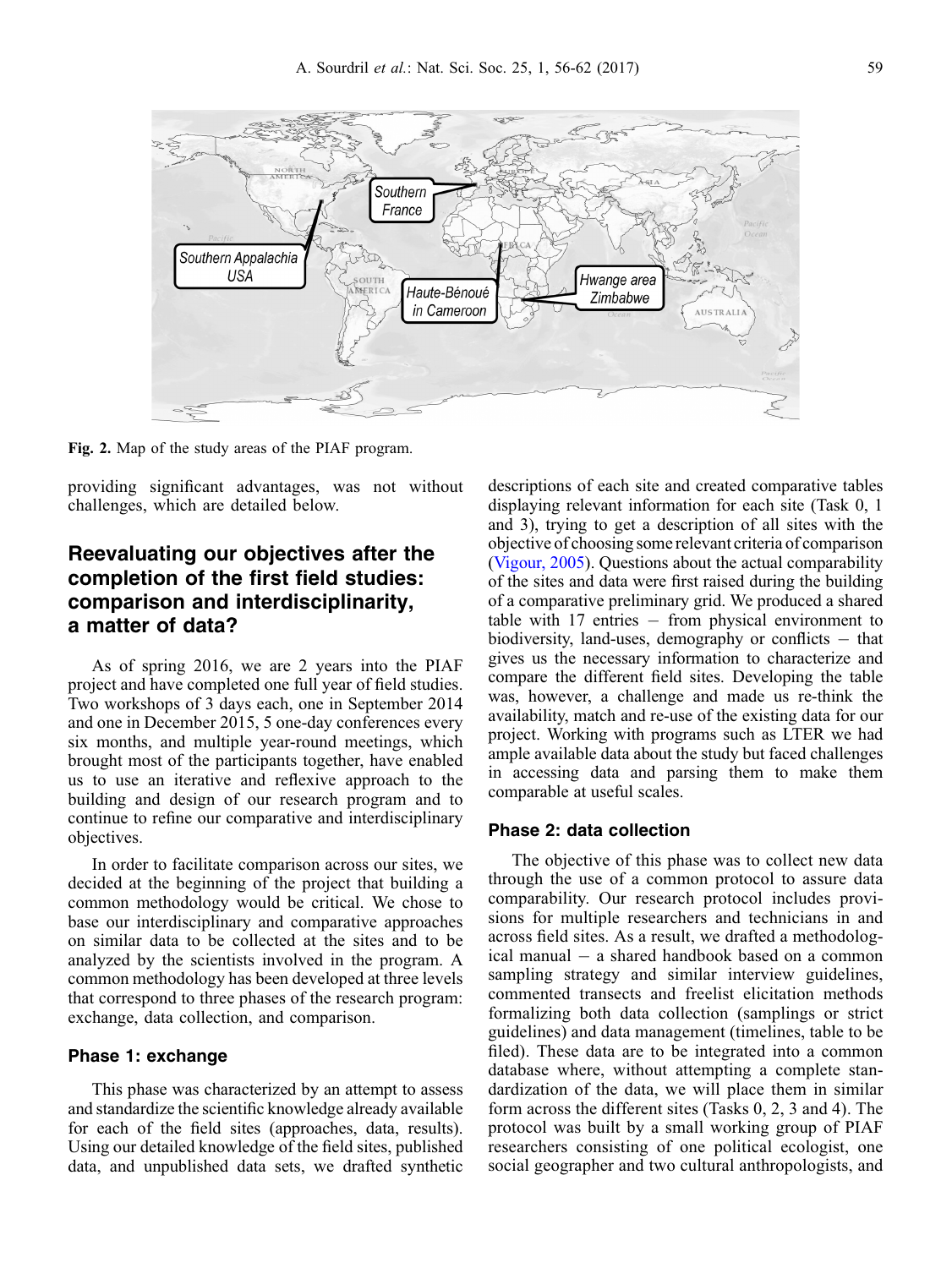then shared and validated with all participants during dedicated meetings. Natural scientists did not take part directly in the building of the protocol itself as field investigations, in the ecological domains had not been planned. As the protocol was being built, questions were raised by the different types of researchers involved: researchers from the social sciences were worried by the constraints of following such prescriptive guidelines, which could make it difficult to capture and represent the fine grain of the observed phenomena. Some researchers from the natural sciences, on the contrary, were worried by a protocol that they found less structured than they were accustomed to and by the possibility that using multiple fieldworkers would result in non-comparable data (fieldworker effect). Those questions were resolved during the first field work season, during which we were able to demonstrate that the protocol could be successfully adapted to each site; the fieldworker effect was minimized through training and the understanding that the focus was on obtaining the necessary data rather than adhering strictly to the guidelines themselves. Fieldwork was conducted in all 12 sites between February 2015 and June 2016. The PIAF field team is composed of  $14$  interns  $-$  mainly sociologists, geographers and anthropologists  $-$  and 8 project investigators – permanent and postdoctoral researchers. The PIAF dataset is now filled with more than 450 transcribed semi-structured interviews, 420 informant files, 250 Excel documents with freelist information on birds, trees, mammals and plants  $-$  which translates to more than 900 individual freelists; we also have hundreds of participant observation descriptions, and thousands of pictures to be further analyzed and compared.

#### Phase 3: comparison

In this phase  $-$  in progress  $-$  we plan to use a common analysis protocol to construct a comparative analysis of both quantitative and qualitative data, to highlight the viewpoints of different actors and groups studied, and to compare the lay and scientific perceptions of changes and indicators (Task 0 and 5). We shall return to this point at the close of our paper.

Data availability and consistency are one of the key aspects of our interdisciplinary and comparative reflections, and have been a challenge from the beginning of the project for all the disciplines involved in PIAF. The main area of collaboration between the social and natural sciences in our project is in the field of indicators of change. At the beginning of the project we hypothesized that we could empirically demonstrate the occurrence or nonoccurrence of the changes of interest to us, and that the indicators named by our study populations could be empirically demonstrated to

be connected, or not, to those changes. PIAF aims to identify beliefs about relationships between indicators and change that may not be validated by scientific studies but that nevertheless inform adaptation strategies that are in use. Methodologically, we wanted to approach our interdisciplinary collaboration by comparing the indicators and changes identified by local participants with those identified in the scientific literature or in previous site studies on species abundance and richness.

After further investigation into the available data, through the grid built during Phase 1, the potential contributions of incorporating these previous studies into PIAF became less clear. The appropriate data can be, quite simply, difficult to identify, find, and access and they can be collected and formalized in ways that make them difficult to integrate and compare ([Grimm](#page-6-0) et al.[, 2000](#page-6-0); [Parsons](#page-6-0) et al., 2011; [Sievanen](#page-6-0) et al., 2012). Additionally we found it difficult to identify datasets that matched well with the concerns of our informants. We hypothesized at the beginning of the project that the indicators and diagnostics of change that would arise from ethnographic inquiries would parallel the observations of ecologists and that they could be compared. But this is not always the case. In rural and protected areas in France for example, we thought  $-$  at the beginning of the project and according to the existing  $data - that changes of seasonality and of climate would$ be of great importance to local actors and that birds would be relevant indicators of such changes. We hypothesized that bird observations were crucial for local farmers to adapt their agricultural practices. Fieldwork showed, however, that when people talked about changes in climate and birds, they were not directly linking them together and that their diagnoses could even be opposite to those of the ecologists. Local people report seeing and hearing more birds now than previously, while ecologists have noted a decrease in bird populations and species diversity. The difference may rest on the species of birds observed or the types of habitats on which people base their observations. We will use anthropological inquiries in late 2016 and 2017 to further address these issues. Unexpectedly, we also found that the main local concerns were focused on social changes and that the most relevant indicators of environmental and social changes were based on species considered as pest species (e.g. weeds, ticks, wild boars). There is comparatively little ecological data available on these types of species. These new observations on pests opened a new range of potential research projects to be conducted by ecologists in collaboration with social scientists in the near future.

The early phases of the project focused on questions of interdisciplinarity, and the role of the natural scientists in PIAF. After the first year of fieldwork,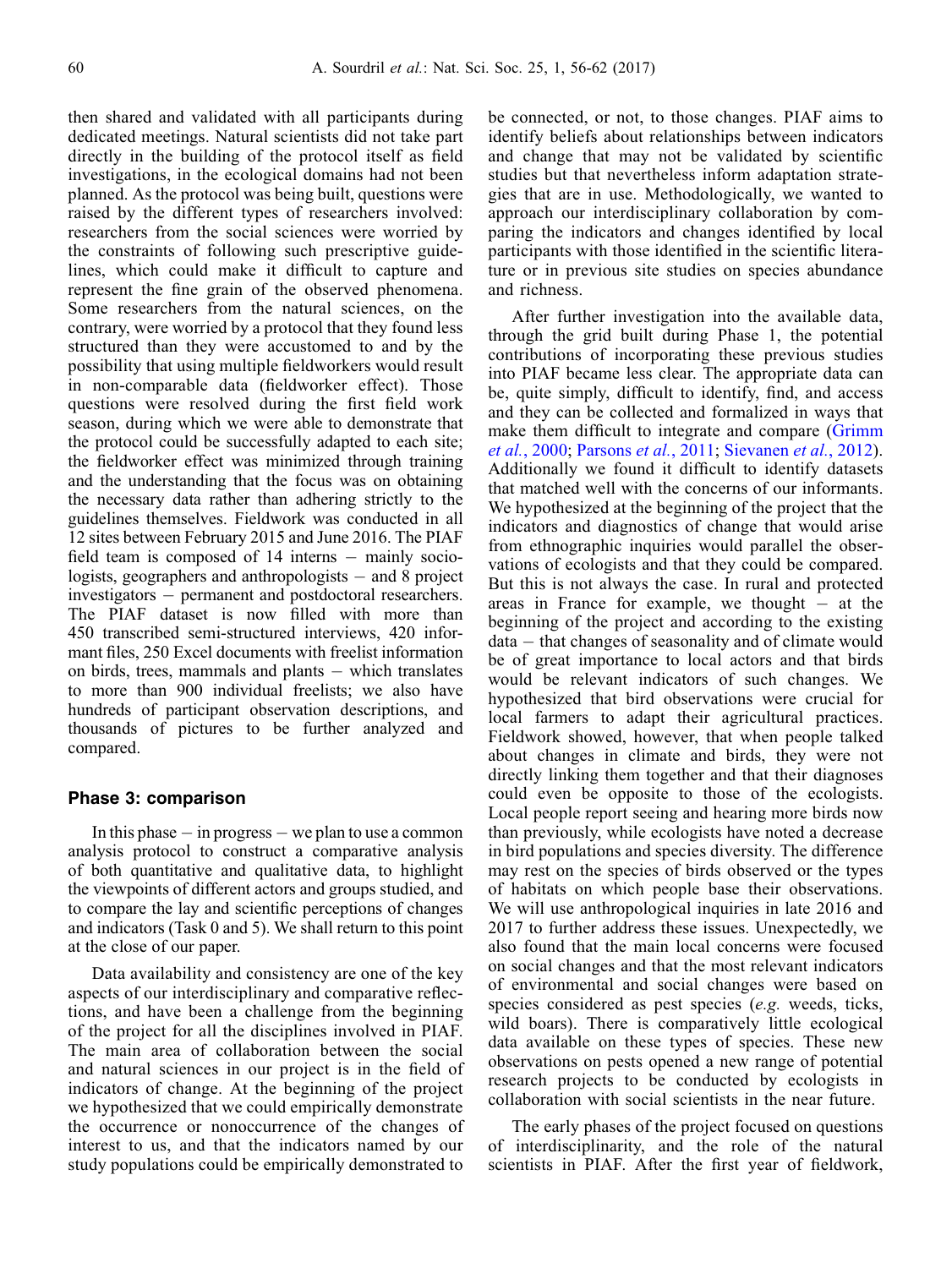we had to re-design the participation of ecologists in the collaborative work. Because both social and natural scientists were brought into the research program at the same time and all helped design the research questions and methodology, this challenge was embraced collectively and we succeeded in making fundamental new contributions to the direction of the research. During the last PIAF atelier in December 2015 we primarily discussed the data collected during the first fieldwork phase and on how to analyze these data and put into practice the comparison and the interdisciplinary work. We discussed the limitations of our first interdisciplinary objectives, the available useful ecological data and the way social scientists and ecologists could both participate in the analysis of some sociological data. This led to new interdisciplinary challenges within our program and new roles for the ecologists. Within the PIAF program there is no direct investigation of issues based on ecological methodologies, so we chose to see how ecology and ecologists could help in the analysis of ethnographic data from an interdisciplinary point of view. PIAF ecologists will use their analytical tools and knowledge to provide quantitative analyses of the ethnographic data collected, notably within the freelists. The objectives are not to answer questions about the effects of climate change on species, for example, but to find equivalences among relevant species/indicators between countries for local actors: do these indicators have similar characteristics, common patterns to be tested at other study sites of the program  $-$  providing at the same time new possibilities for comparison at our gradient and international scales. The collaboration between social and ecological sciences in PIAF, goes then simply beyond providing one-way validation or invalidation by formal scientific inquiry of local perceptions of indicators and changes.

The PIAF researchers have experience in long-term, collaborative interdisciplinary scholarship (see for example: [Gragson and Grove, 2006](#page-6-0); [Deconchat](#page-6-0) et al.[, 2007;](#page-6-0) [Guerbois](#page-6-0) et al., 2012; [Sourdril](#page-6-0) et al., [2012\)](#page-6-0), and several among us have collaborated earlier. We do have an understanding of what is required for success in interdisciplinary projects, as well as what typically heralds failure. Though PIAF initially faced challenges of interdisciplinarity, data, and the role of ecologists, we are now attempting to link and crossreference data and are comparing our understandings of each site to build a common view of the studied situations ([Mathieu](#page-6-0) et al., 1997; [Riaux, 2013\)](#page-6-0) in order to further reciprocal understanding ([Billaud, 2003](#page-6-0)). This was made possible by the regular interactions between our team members who are familiar with the concepts, methods, and approaches of the other disciplines. We have reflected in depth on how to develop and maintain a constructive dialogue between our disciplines and share a holistic approach to our sites and research objectives, which facilitates mutual understanding and our ongoing comparisons [\(Jollivet, 1992;](#page-6-0) [Jollivet and Legay, 2005](#page-6-0); [Riaux, 2013](#page-6-0)).

### Societal perspectives: analyzing local knowledge through the lenses of socio-ecological systems and environmental justice

The PIAF project contributes to a broader project of understanding and describing society-environment interactions; in doing so, it will shed light on the analysis of two scientific concepts designed to explain this type of interaction: socio-ecological systems and environmental justice. The concept of socio-ecological systems is typically used to highlight the artificiality and arbitrariness of the distinction between social and ecological systems and to show their dynamic and interdependent natures (e.g. Berkes et al.[, 2001;](#page-6-0) [Anderies](#page-6-0) et al., 2004; [Folke, 2006\)](#page-6-0). The local indicators of change we are studying provide information on the dynamics of our research sites that some of our teams explicitly describe as social-ecological systems (Hwange National Park or the Bas-Comminges, rural area of the southwestern France studied). Our comparative approach will allow us to revisit these concepts and to show how our fieldsites can be considered as socio-ecosystems and why. Thus, from the way the different disciplines approach this notion, we can determine the limits and contributions of this concept to characterize the situations we observe.

The reference to society-environment interactions, which is inherent to the concept of socio-ecosystems, offers us the opportunity to question the social implications of this relationship and leads us to mobilize the concept of environmental justice. The latter concerns justice between social groups within a given environment and justice for ecosystems (or socio-ecosystems). Through PIAF, we seek to identify the requirements presented by different types of local actors to achieve environmental justice, that is to say, maintaining a "safe" and "healthy" environment, an equitable access to natural resources and a recognition of the roles and knowledge of the actors in their territories. The question of access to power and representation is also brought into the discussion. The discovery of these conditions can reveal conflicts or forms of consensus that the use of the concept of environmental justice, used as a "reading grid of the social phenomenon" could highlighten; this by questioning different "social values" attached by the populations to their relations with their environment ([Bélaïdi, 2015\)](#page-6-0). Here we find all the elements of environmental justice: environmental justice in maintaining a healthy environment and social